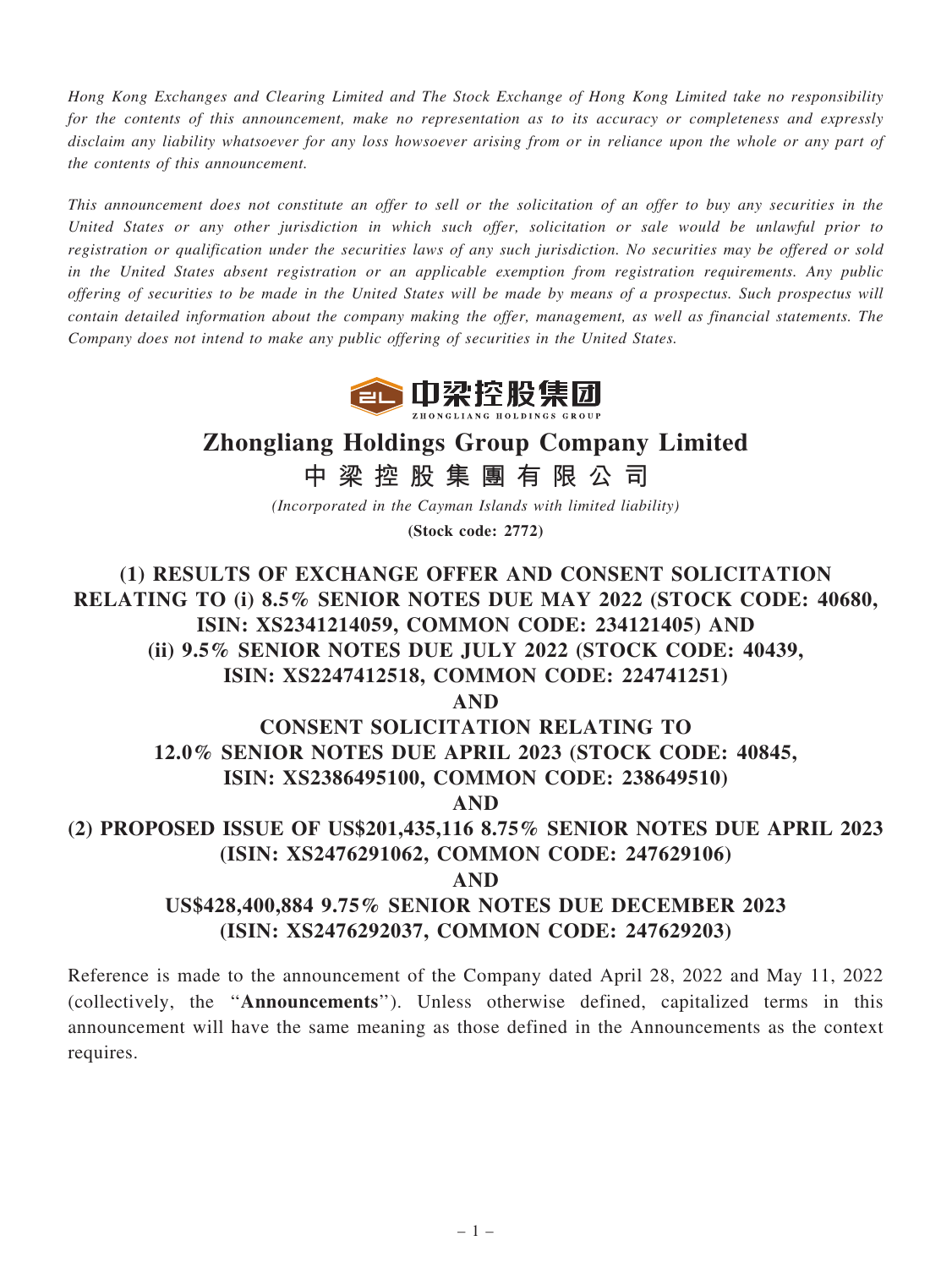## 1. RESULTS OF THE EXCHANGE OFFER AND CONSENT SOLICITATION

The Exchange Offer and Consent Solicitation expired at 4:00 p.m., London time, on May 16, 2022. The Company hereby informs Eligible Holders that, as at the Extended Expiration Deadline, US\$262,172,000, representing approximately 90.47% of the aggregate principal amount of the outstanding May 2022 Notes (excluding the May 2022 Notes that was repurchased but not yet canceled by the Company), and US\$367,664,000, representing approximately 83.66% of the aggregate principal amount of the outstanding July 2022 Notes (excluding the July 2022 Notes that was repurchased but not yet canceled by the Company), respectively, has been validly tendered for exchange and accepted pursuant to the Exchange Offer and Consent Solicitation. In accordance with the terms of the Exchange Offer and Consent Solicitation, the Company has waived the Minimum Acceptance Amount requirement for the July 2022 Notes.

With respect to the Exchange Notes submitted for exchange, subject to the fulfilment or waiver of all other conditions precedent to the Exchange Offer and Consent Solicitation, Eligible Holders of the Exchange Notes validly accepted and exchanged in the Exchange Offer and Consent Solicitation will receive the applicable Exchange and Consent Consideration on the date of settlement, which is expected to be on or about May 18, 2022.

In addition, as the requisite consents have been obtained, subject to the fulfillment or waiver of the conditions to the Exchange Offer and Consent Solicitation, the Company plans to execute the supplemental indentures of the Exchange Notes (the ''Exchange Notes Supplemental Indentures'') on May 18, 2022 to give effect to the proposed amendments to the Exchange Notes Indentures. From and after the execution of the Exchange Notes Supplemental Indentures and payment of the Exchange and Consent Consideration to Eligible Holders who have validly tendered their Exchange Notes, each present and future holder of the Exchange Notes will be bound by the terms of the Exchange Notes Indentures as amended by the Exchange Notes Supplemental Indentures. All documents and materials related to the Exchange Offer and Consent Solicitation will be made available, subject to eligibility, on the Exchange Website:<https://bonds.morrowsodali.com/zhongliangexchange>.

## 2. RESULTS OF THE CONSENT SOLICITATION

The Consent Solicitation expired at 4:00 p.m., London time, on May 16, 2022.

The Company is pleased to announce that it has received the Requisite Consents necessary to effect the Proposed Amendment to the Consent Notes Indenture.

As the Requisite Consents have been received, subject to the fulfillment or waiver of the conditions to the Consent Solicitation, the Company and the Subsidiary Guarantors intend to execute the Supplemental Indenture with respect to the Consent Notes Indenture with the Trustee as soon as practicable to give effect to the Proposed Amendment.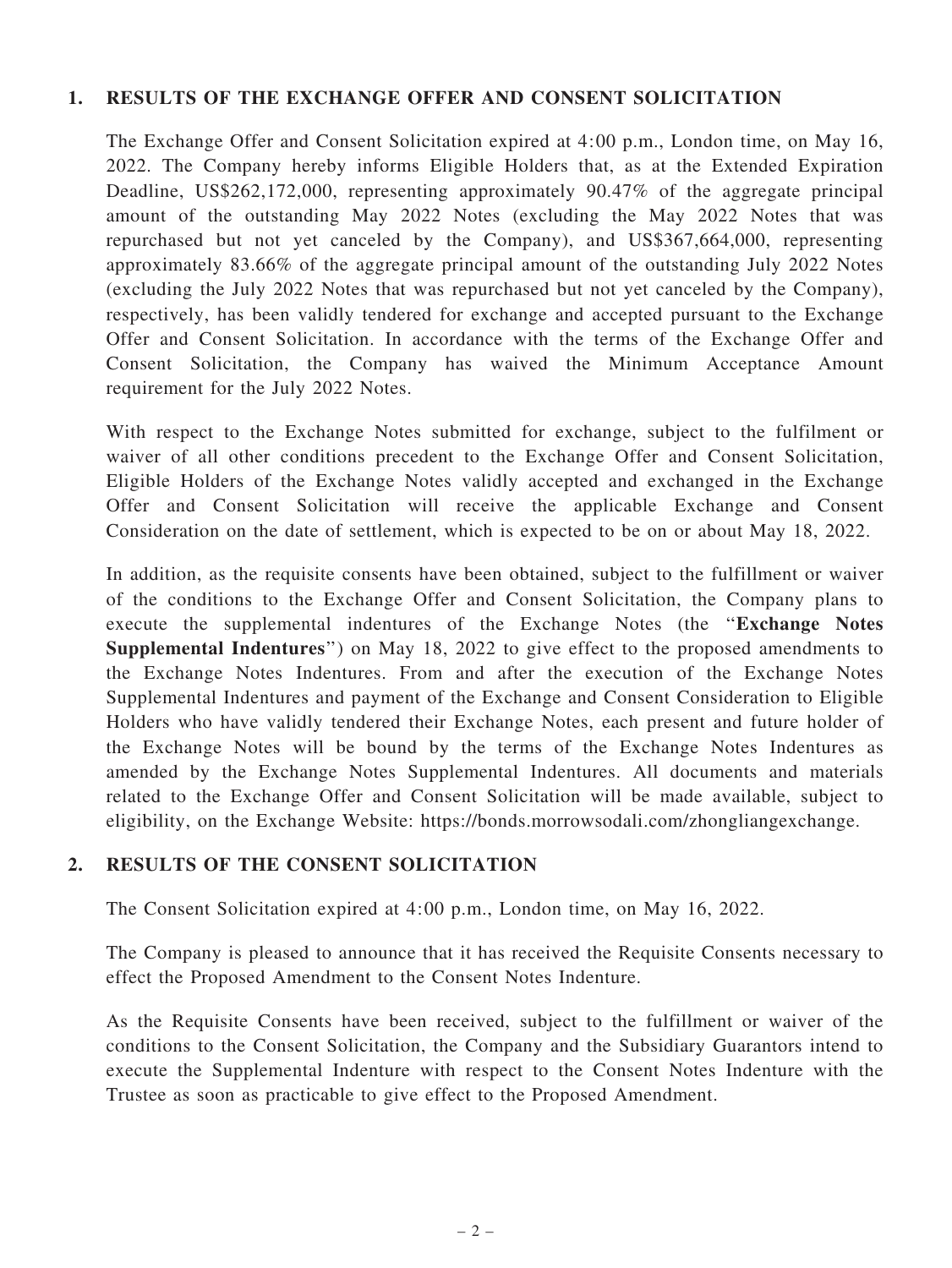The Company currently expects any Consent Fee due will be paid on May 18, 2022, subject to the consummation of the Consent Solicitation and satisfaction of the conditions for payment of the Consent Fee as set forth in the consent solicitation statement dated April 28, 2022 and the supplemental consent solicitation statement dated May 11, 2022.

All documents and materials related to the Consent Solicitation will be made available, subject to eligibility, on the Consent Website:<https://bonds.morrowsodali.com/zhongliangconsent>.

## 3. PROPOSED ISSUE OF NEW NOTES

Upon completion of the Exchange Offer and Consent Solicitation, the Company will issue US\$201,435,116 in aggregate principal amount of 8.75% senior notes due 2023 (the ''April 2023 New Notes'') and US\$428,400,884 in aggregate principal amount of 9.75% senior notes due 2023 (the ''December 2023 New Notes'' and, together with the April 2023 New Notes, the ''New Notes'').

## Principal terms of the April 2023 New Notes

The following is a summary of certain provisions of the April 2023 New Notes and the indenture governing the April 2023 New Notes (the ''April 2023 New Notes Indenture''). This summary does not purport to be complete and is qualified in its entirety by reference to the provisions of the April 2023 New Notes Indenture, the April 2023 New Notes, the guarantees provided by the Subsidiary Guarantors and the JV Subsidiary Guarantors, if any.

## Amount and Tenor

Subject to the fulfillment or waiver of the conditions precedent to the Exchange Offer and Consent Solicitation, the Company will issue US\$201,435,116 of the April 2023 New Notes pursuant to the Exchange Offer and Consent Solicitation, which will mature on April 15, 2023 (the ''Maturity Date''), unless earlier redeemed pursuant to the terms thereof.

## Interest

The April 2023 New Notes will bear interest from and including May 18, 2022 at the rate of 8.75% per annum, payable in arrears on October 15, 2022 and April 15, 2023.

## Ranking of the April 2023 New Notes

The April 2023 New Notes are (1) general obligations of the Company; (2) senior in right of payment to any existing and future obligations of the Company expressly subordinated in right of payment to the April 2023 New Notes; (3) at least pari passu in right of payment with the existing notes and all other unsecured, unsubordinated indebtedness of the Company (subject to any priority rights of such unsecured, unsubordinated indebtedness pursuant to applicable law); (4) guaranteed by the Subsidiary Guarantors and the JV Subsidiary Guarantors (if any) on a senior basis, subject to certain limitations; (5) effectively subordinated to the secured obligations (if any) of the Company, the Subsidiary Guarantors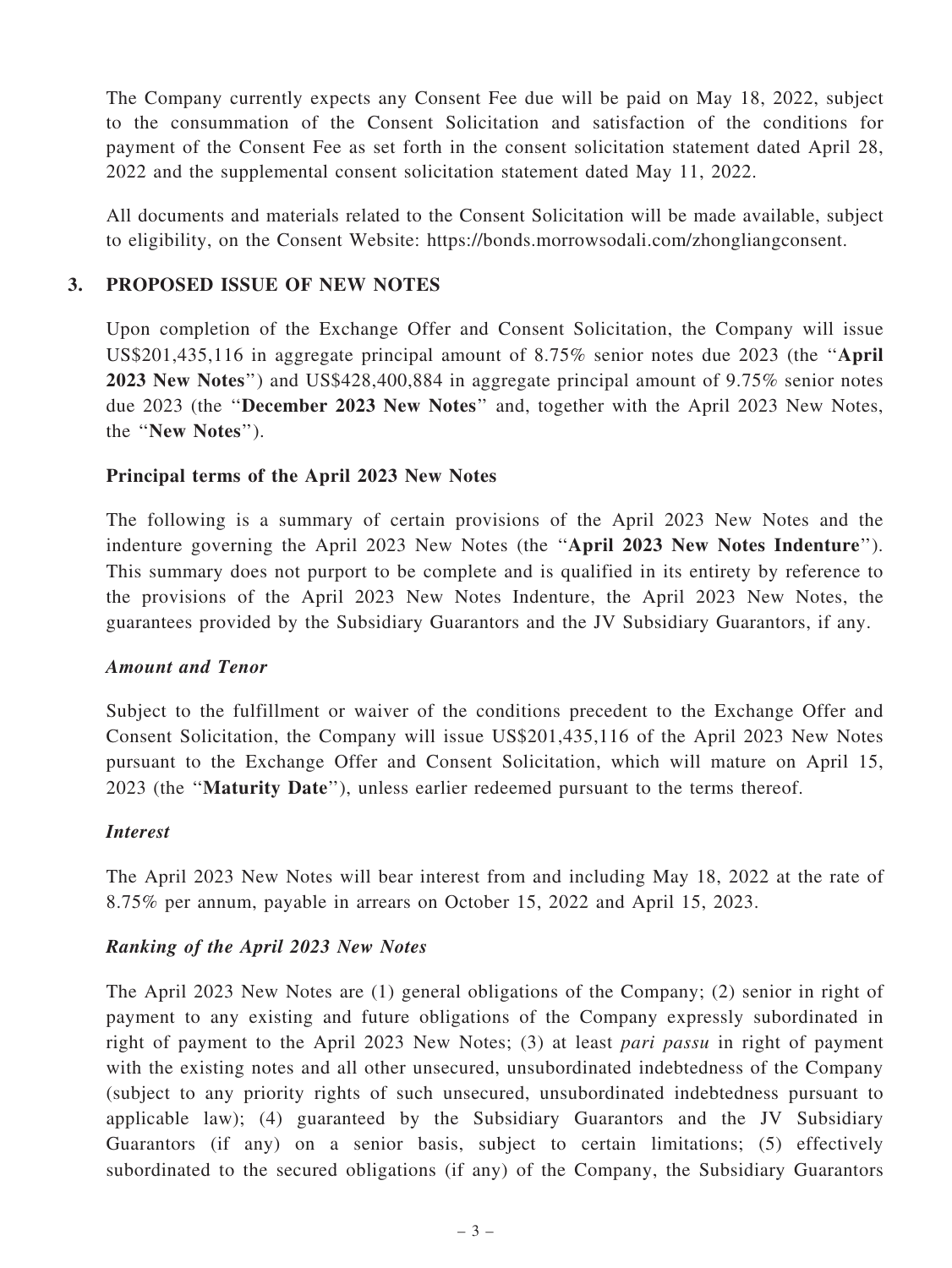and the JV Subsidiary Guarantors (if any) to the extent of the value of the assets serving as security therefor; and (6) effectively subordinated to all existing and future obligations of the Non-Guarantor Subsidiaries.

## Events of Default

The April 2023 New Notes contain certain customary events of default, including default in the payment of principal, or of any premium, on the April 2023 New Notes, when such payments become due, default in payment of interest which continues for 30 days, breaches of covenants and other events of default specified in the April 2023 New Notes Indenture. If an event of default occurs and is continuing, the trustee under the April 2023 New Notes Indenture, as the case may be, or the holders of at least 25% of the April 2023 New Notes then outstanding may declare the principal of the April 2023 New Notes plus any accrued and unpaid interest and premium (if any) to be immediately due and payable.

The events of default provision under the April 2023 New Notes will carve out the default of the Excluded Indebtedness and other defaults whose occurrence is as a result of any default or event of default under the Excluded Indebtedness.

## Covenants

Subject to certain qualifications and exceptions, the April 2023 New Notes and the April 2023 New Notes Indenture will limit the Company's ability and the ability of certain of its subsidiaries to, among other things:

- (a) incur additional indebtedness and issue disqualified or preferred stock;
- (b) make investments, dividend payments or other specified restricted payments;
- (c) issue or sell capital stock of certain of Restricted Subsidiaries;
- (d) guarantee indebtedness of certain of Restricted Subsidiaries;
- (e) sell assets;
- (f) allocate proceeds from Specified Asset Sales;
- (g) create liens;
- (h) enter into sale and leaseback transactions;
- (i) engage in any business other than permitted business;
- (j) enter into agreements that restrict the Restricted Subsidiaries' ability to pay dividends, transfer assets or make intercompany loans;
- (k) enter into transactions with shareholders or affiliates; and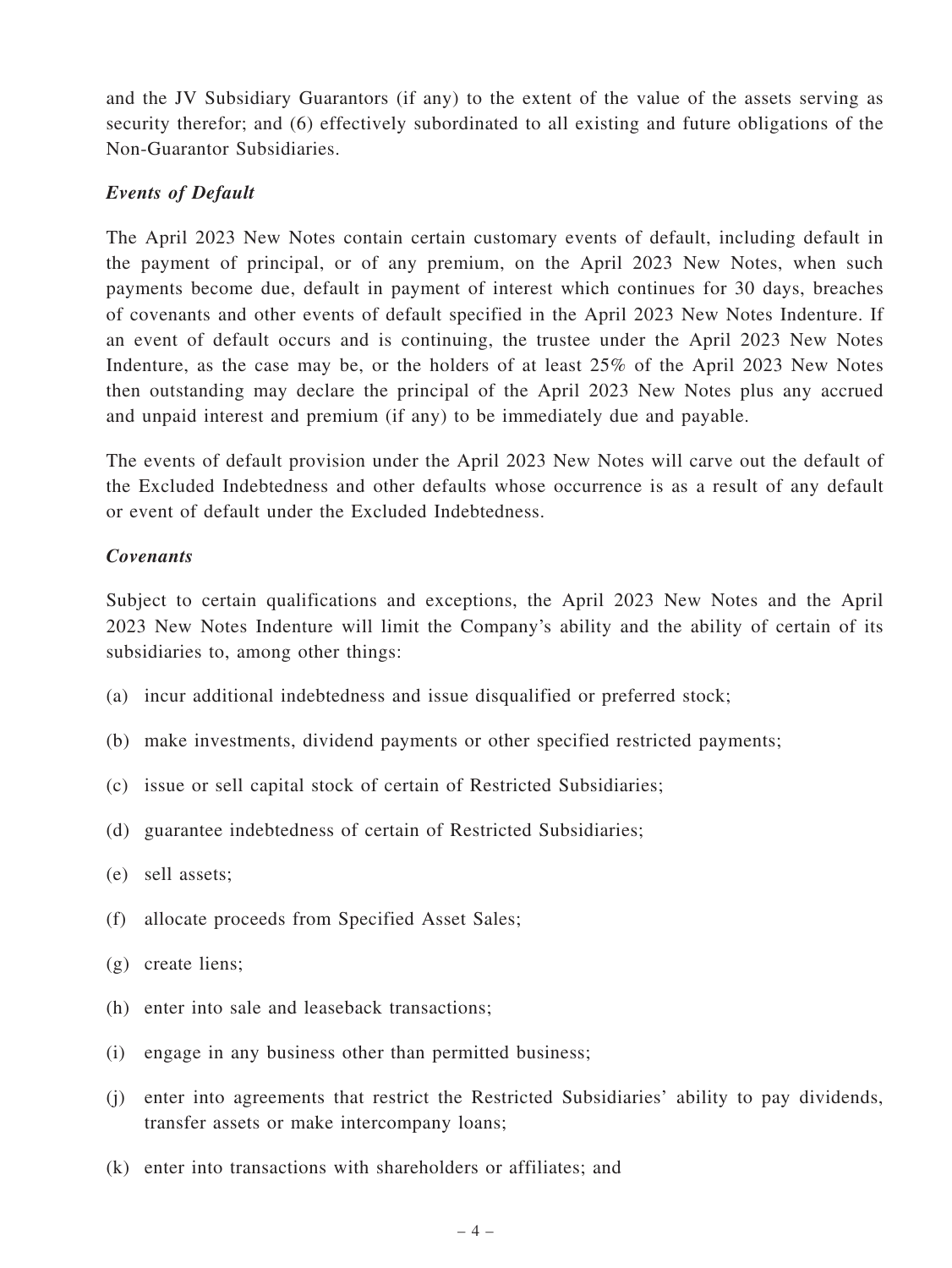(l) effect a consolidation or merger.

#### Optional Redemption for the April 2023 New Notes

At any time and from time to time prior to April 15, 2023, the Company may at its option redeem the April 2023 New Notes, in whole or in part, at a redemption price equal to 100% of the principal amount of the April 2023 New Notes, plus accrued and unpaid interest, if any, to (but not including) the redemption date of the April 2023 New Notes.

#### Principal terms of the December 2023 New Notes

The following is a summary of certain provisions of the December 2023 New Notes and the indenture governing the December 2023 New Notes (the ''December 2023 New Notes Indenture''). This summary does not purport to be complete and is qualified in its entirety by reference to the provisions of the December 2023 New Notes Indenture, the December 2023 New Notes, the guarantees provided by the Subsidiary Guarantors and the JV Subsidiary Guarantors, if any.

#### Amount and Tenor

Subject to the fulfillment or waiver of the conditions precedent to the Exchange Offer and Consent Solicitation, the Company will issue US\$428,400,884 of the December 2023 New Notes pursuant to the Exchange Offer and Consent Solicitation, which will mature on December 31, 2023, unless earlier redeemed pursuant to the terms thereof.

#### Interest

The December 2023 New Notes will bear interest from and including May 18, 2022 at the rate of 9.75% per annum, payable in arrears on December 31, 2022, June 30, 2023 and December 31, 2023.

#### Ranking of the December 2023 New Notes

The December 2023 New Notes are (1) general obligations of the Company; (2) senior in right of payment to any existing and future obligations of the Company expressly subordinated in right of payment to the December 2023 New Notes; (3) at least pari passu in right of payment with the existing notes and all other unsecured, unsubordinated indebtedness of the Company (subject to any priority rights of such unsecured, unsubordinated indebtedness pursuant to applicable law); (4) guaranteed by the Subsidiary Guarantors and the JV Subsidiary Guarantors (if any) on a senior basis, subject to certain limitations; (5) effectively subordinated to the secured obligations (if any) of the Company, the Subsidiary Guarantors and the JV Subsidiary Guarantors (if any) to the extent of the value of the assets serving as security therefor; and (6) effectively subordinated to all existing and future obligations of the Non-Guarantor Subsidiaries.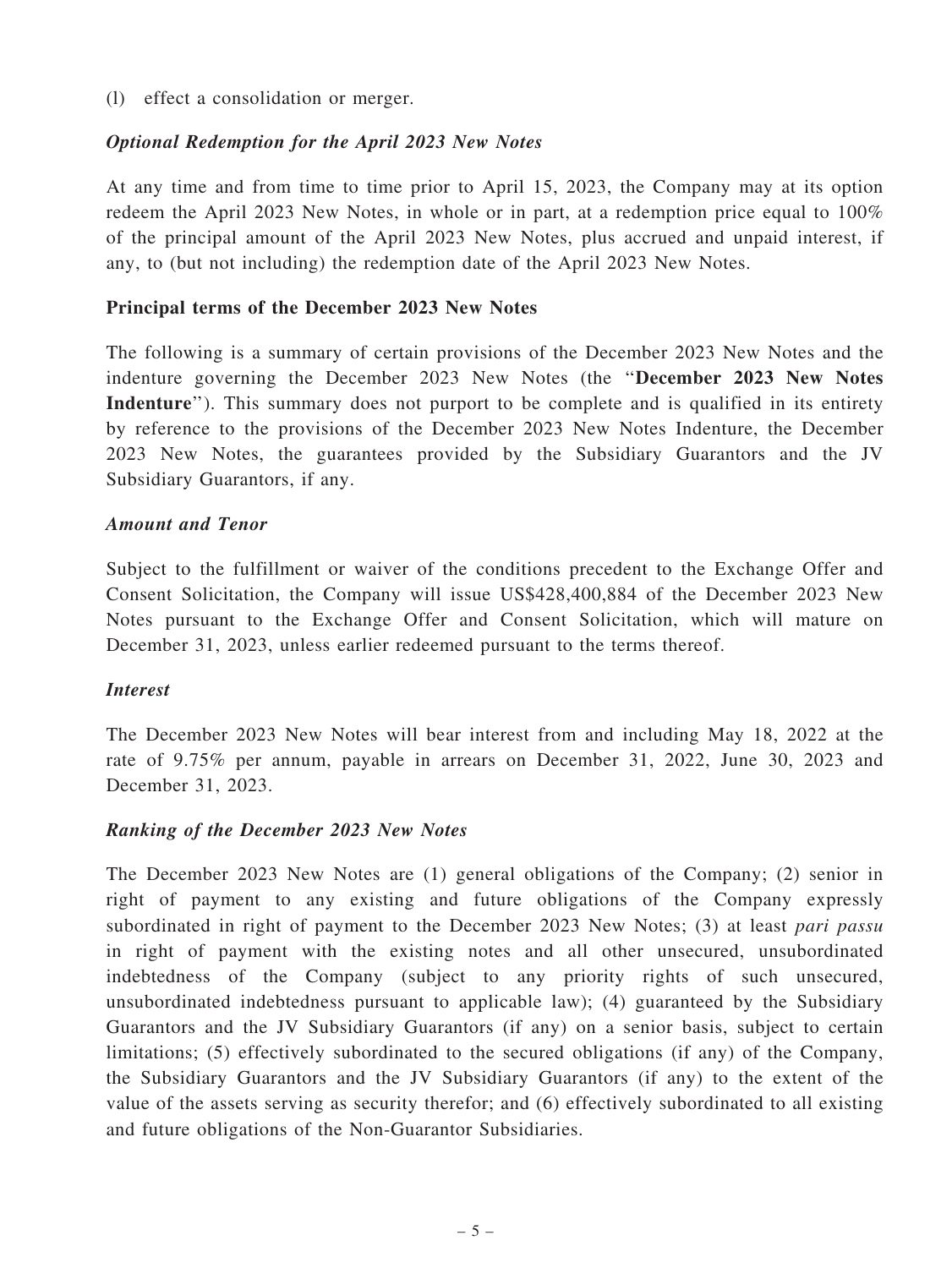## Events of Default

The December 2023 New Notes contain certain customary events of default, including default in the payment of principal, or of any premium, on the December 2023 New Notes, when such payments become due, default in payment of interest which continues for 30 days, breaches of covenants and other events of default specified in the December 2023 New Notes Indenture. If an event of default occurs and is continuing, the trustee under the December 2023 New Notes Indenture, as the case may be, or the holders of at least 25% of the December 2023 New Notes then outstanding may declare the principal of the December 2023 New Notes plus any accrued and unpaid interest and premium (if any) to be immediately due and payable.

The events of default provision under the December 2023 New Notes will carve out the default of the Excluded Indebtedness and other defaults whose occurrence is as a result of any default or event of default under the Excluded Indebtedness.

#### Covenants

Subject to certain qualifications and exceptions, the December 2023 New Notes and the December 2023 New Notes Indenture will limit the Company's ability and the ability of certain of its subsidiaries to, among other things:

- (a) incur additional indebtedness and issue disqualified or preferred stock;
- (b) make investments, dividend payments or other specified restricted payments;
- (c) issue or sell capital stock of Restricted Subsidiaries;
- (d) guarantee indebtedness of Restricted Subsidiaries;
- (e) sell assets;
- (f) allocate proceeds from Specified Asset Sales;
- (g) create liens;
- (h) enter into sale and leaseback transactions;
- (i) engage in any business other than permitted business;
- (j) enter into agreements that restrict the Restricted Subsidiaries' ability to pay dividends, transfer assets or make intercompany loans;
- (k) enter into transactions with shareholders or affiliates; and
- (l) effect a consolidation or merger.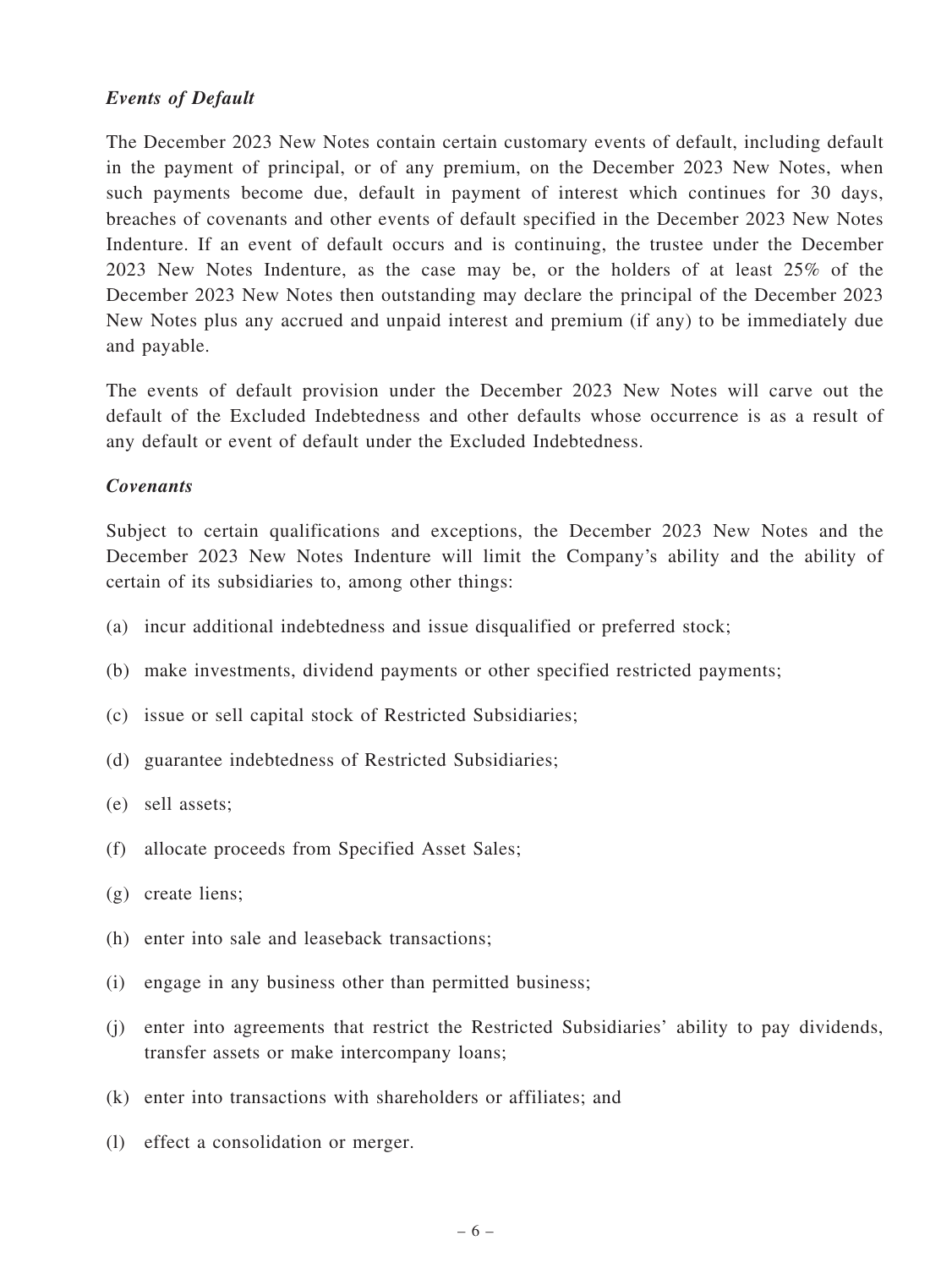## Optional Redemption for the December 2023 New Notes

At any time and from time to time prior to December 31, 2023, the Company may at its option redeem the December 2023 New Notes, in whole or in part, at a redemption price equal to 100% of the principal amount of the December 2023 New Notes, plus accrued and unpaid interest, if any, to (but not including) the redemption date of the December 2023 New Notes.

## 4. REMAINING EXCHANGE NOTES

The Company has secured a successful result under the Exchange Offer and Consent Solicitation and the concurrent Consent Solicitation to enable it to effectively extend the maturity profile of its offshore indebtedness due this year and avoid certain events of default under the New Notes and the Consent Notes in respect of any non-payment of the Exchange Notes.

The Company would like to reiterate to holders of the remaining Exchange Notes that the liquidity issues faced by developers, including the Company, in the PRC property sector continues to be severe. The purpose of the Exchange Offer and Consent Solicitation is to allow sufficient time for the Company to overcome short-term liquidity difficulties and pressure on cash flow by improving the Group's overall financial condition, extending its debt maturity profile, strengthening its balance sheet and improving cash flow management. The Company believes that conducting the Exchange Offer and Consent Solicitation is in the best interest of all its stakeholders and represents the best offer it can make to the holders of the Exchange Notes under their impending maturities.

Given the current circumstances, the Company does not expect to be in a position to make timely repayments in accordance with the terms of the remaining Exchange Notes upon their maturities. With respect to the Exchange Notes that remain outstanding, the Company will continue to communicate with such holders. Despite the completion of Exchange Offer and Consent Solicitation, the Company urges holders of the remaining Exchange Notes to exchange the remaining Exchange Notes for the New Notes under substantially the same terms as those of the Exchange Offer and Consent Solicitation. The Company encourages such holders to contact the Company as soon as practicable in order to come to mutually agreeable arrangements for such exchange.

## FURTHER DETAILS

For a detailed statement of the terms and conditions of the Exchange Offer and Consent Solicitation, Eligible Holders should refer to the Exchange Offer and Consent Solicitation Memorandum. For a detailed statement of the terms and conditions of the Consent Solicitation, Eligible Holders should refer to the Consent Solicitation Statement. Morrow Sodali Limited has been appointed as the Information, Exchange and Tabulation Agent for the Exchange Offer and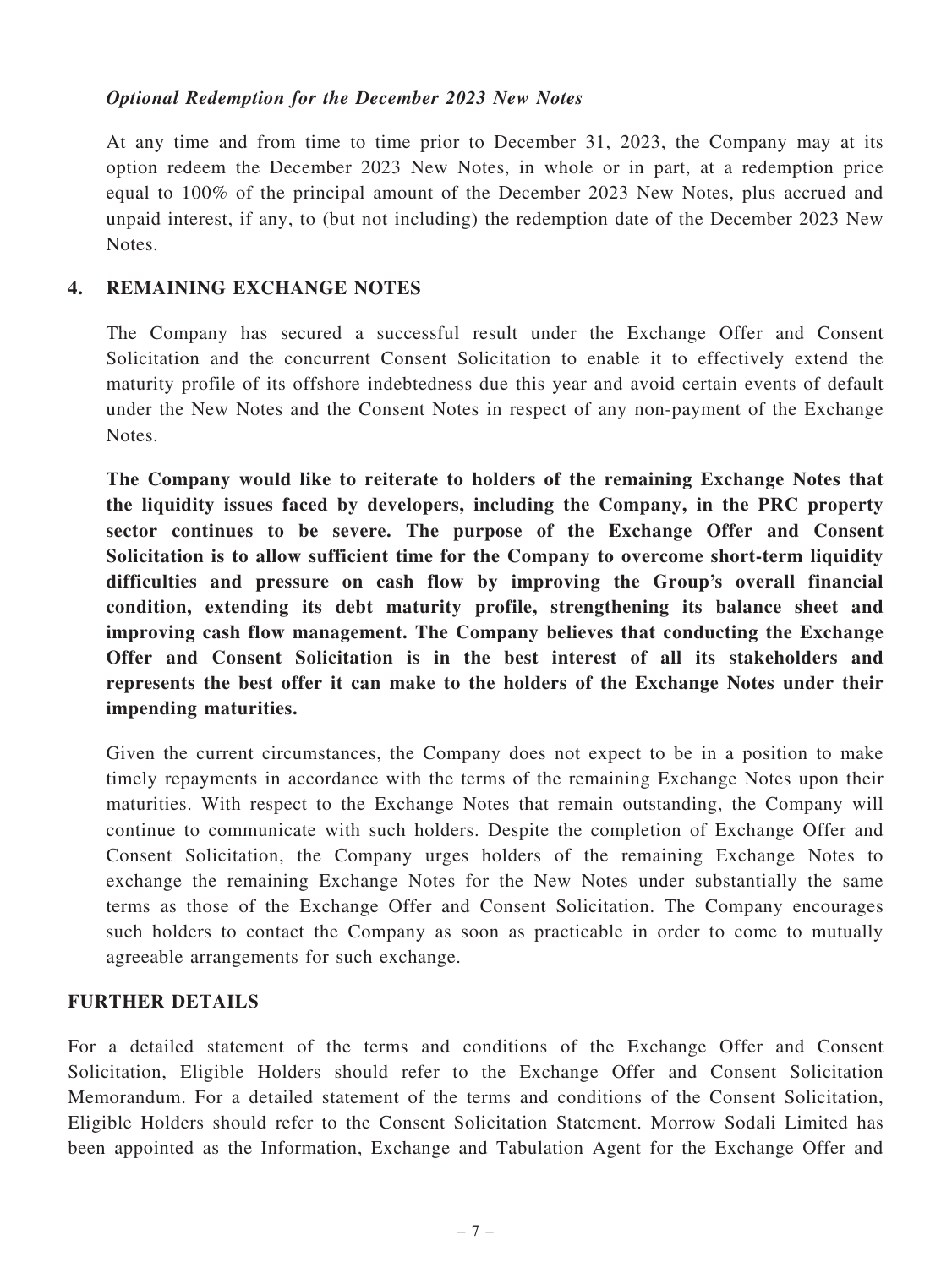Consent Solicitation, and as the Information and Tabulation Agent for the Consent Solicitation. To contact Morrow Sodali Limited in London, +44 20 4513 6933 and in Hong Kong, +852 2319 4130 or via email at [zhongliang@investor.morrowsodali.com](mailto:zhongliang@investor.morrowsodali.com).

The Exchange Offer and Consent Solicitation Memorandum and all related documents in connection with the Exchange Offer and Consent Solicitation will be available in electronic format to Eligible Holders via the Exchange Website: [https://bonds.morrowsodali.com/](https://bonds.morrowsodali.com/zhongliangexchange) [zhongliangexchange.](https://bonds.morrowsodali.com/zhongliangexchange) The Consent Solicitation Statement and all related documents in connection with the Consent Solicitation will be available in electronic format to Eligible Holders via the Consent Website: https://bonds.morrowsodali.com/zhongliangconsent. Any requests for additional copies of the Exchange Offer and Consent Solicitation Memorandum and Consent Solicitation Statement should be directed to Morrow Sodali Limited at the above contact points.

# GENERAL

The New Notes have not been registered under the U.S. Securities Act, or the securities laws of any state and may not be offered or sold in the United States absent registration or an exemption from the registration requirements of the U.S. Securities Act and applicable state securities laws. This announcement is not an offer to purchase or a solicitation of an offer to sell securities and neither this announcement nor anything herein forms the basis for any contract or commitment whatsoever. This announcement does not constitute, and may not be used in connection with, any form of offer or solicitation in any place where such offers or solicitations are not permitted by law. This announcement is not for release, publication or distribution in or into, or to any person resident and/or located in, any jurisdiction where such release, publication or distribution is unlawful.

Forward-looking statements in this announcement, including, among others, those statements relating to the Exchange Offer and Consent Solicitation and consent solicitation are based on current expectations. These statements are not guarantees of future events or results. Future events and results involve risks, uncertainties and assumptions and are difficult to predict with any precision. Actual events and results could vary materially from the description contained herein due to many factors including changes in the market and price for the Exchange Notes, changes in the business and financial condition of the Company and its subsidiaries, changes in the property development industry, and changes in the capital markets in general.

Shareholders, holders of the Exchange Notes or the Consent Notes and potential investors should note that completion of the Exchange Offer and Consent Solicitation and the Consent Solicitation remains subject to the fulfilment or waiver of the conditions precedent to the Exchange Offer and Consent Solicitation and the Consent Solicitation as set forth in the Exchange Offer and Consent Solicitation Memorandum, the Consent Solicitation Statement and summarized in the Announcements. No assurance can be given that the Exchange Offer and Consent Solicitation and the Consent Solicitation will be completed and the Company reserves the right to amend, withdraw or terminate the Exchange Offer and Consent Solicitation and the Consent Solicitation with or without conditions.